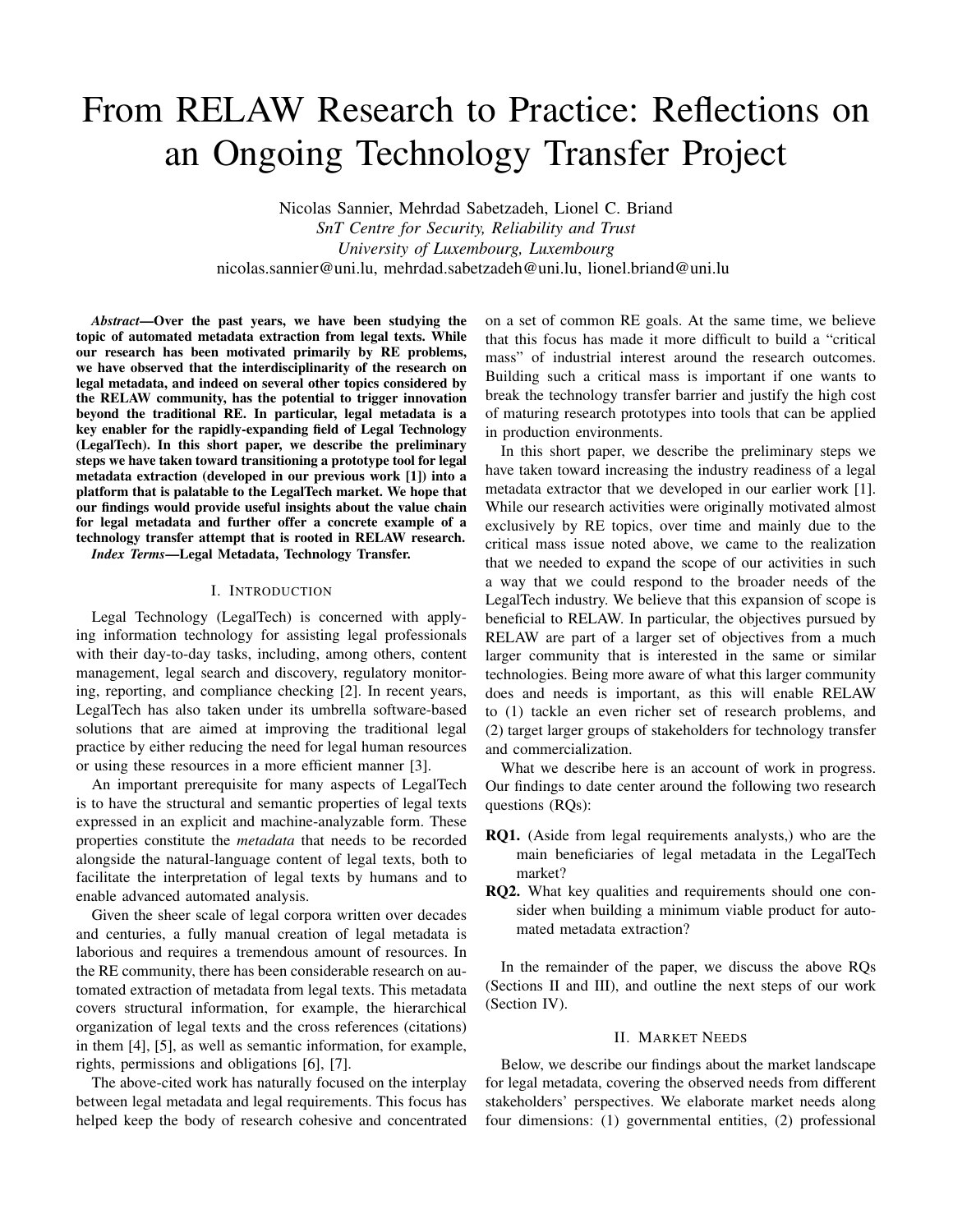legal publishers, (3) companies specializing in textual content classification and analytics, and (4) companies that provide automation services for legal compliance, for example, to corporate law.

*Governments.* An important thrust of e-Government is increasing citizens' access to legal texts such as laws and regulations through online portals. While formats such as HTML or PDF have traditionally been the norm for these portals, there has been a rapid shift in recent years toward markup representations that provide legal metadata alongside the texts. Examples of portals that offer legal metadata include LegiFrance in France (http://legifrance.gouv.fr), BelgiumLex in Belgium (http://www.belgielex.be/), Overheid in the Netherlands (http://overheid.nl/), Legilux in Luxembourg (http://www.legilux.public.lu) and the Eur-Lex portal for the European Union (http://eur-lex.europa.eu).

An important challenge that governments face with regard to the provision of legal metadata is the large volume of legacy texts that contain no systematic metadata. Manually enhancing these texts with metadata is extremely time-consuming. Despite this, our interactions with several governmental entities indicate that this task is still done largely manually. Consequently, important compromises have had to be made in all the legal portals mentioned above, in order to reduce the costs associated with legal metadata. For example, the metadata about the structure of legal texts would typically go down only to the level of articles, without distinguishing the articles' subdivisions such as paragraphs, numbers and sentences.

Another major limitation in the existing portals that we have observed is that the cross references (citations) are not systematically resolved. Stated otherwise, the dependencies between different legal provisions are not currently captured in the metadata. Consequently, no automated support can be developed for analyzing the impact of the amendments made to legal texts. Currently, legal drafters incur substantial effort over manually analyzing the impact of amendments. This task is not only laborious but also error-prone. Inconsistencies in citations, for example, references to provisions that have been repealed, are not uncommon. Such inconsistencies and the legal ambiguities that may ensue can cause major practical issues, including loopholes and potentially economic loss.

Recent initiatives on visual authoring tools for legal texts, for example, LIME [8] and LEOS [9], are likely to reduce the manual effort associated with adding metadata to new or existing texts. Nevertheless, due to the sheer scale of the legal corpora for which systematic metadata does not exist, there is still a great need for automated retrieval of legal metadata. Such automation can reduce operational costs and, at the same time, provide richer and more accurate legal metadata.

*Legal Publishing.* There are a variety of commercial services in the legal domain revolving around the provision of legal insights, interpretation of laws and regulations, and tutorials and training for lawyers. These services are often specialized according to topic, for example, for tax and accounting, international rights, governance, human resources, criminal procedure, health, and so on. In this area, there exist numerous commercial legal publishers (increasingly also referred to as legal service providers due to their expanded operations, as we discuss below) who have a dedicated focus on developing annotated editions of legal texts, compiling jurisprudence, and offering legal training. Some major international players in this market segment are: LexisNexis (http://www.lexisnexis.com/) (US), Thompson Reuters (http://legalsolutions.thomsonreuters.com/) (US), RELX (previously Reed Elsevier) (http://www.relx.com) (UK) and Wolters Kluwer (http://wolterskluwer.com) (NL). There are in addition many national publishers such as Dalloz (http://www.editions-dalloz.fr) which acts as the de-facto national reference in France.

Until recently, the core business of legal publishers was centered around the publication and dissemination of physical books, which were updated on a regular basis. Legal publishers have now further developed a substantial footprint in online services, based on thematic subscriptions. These subscriptions usually encompass computer-supported legal search and can be complemented with other professional legal services. Legal search heavily relies on metadata in order to provide smart facilities such as e-discovery [10]. Both the physical books and the online subscriptions are very expensive, in part due to the high degree of manual effort spent by the publishers over annotating and linking legal texts. One can therefore easily surmise that legal publishers will gain a lot of competitive advantage through automated metadata extraction from legal texts.

*Content Classification and Analytics.* Besides the legal publishers, who dominate the legal information market, there are a number of smaller businesses whose activities are oriented around supporting companies that have to deal with a mix of internal data and legal information. In this area, automated classification, document management, smart search and analytics over such content as emails, contracts, and meeting reports can significantly boost not only productivity but also the level of legal compliance.

Classification and analytics services are based on a myriad of integrated applications and technologies, including optical character recognition (OCR) for managing legacy content, data storage, indexing and search, data mining, machine learning, templates, and access control policies. All of these applications and technologies rely to varying degrees on metadata. These applications are indeed often lightweight, web-/cloud-based successors to much heavier-weight workflow management and enterprise resource planning solutions. In this area, robust automated metadata extraction can offer substantial value for classifying legal content or content that is subject to legal constraints.

*Legal Compliance Automation.* This market segment is closely-related to the previous one, that is, Content Classification and Analytics. Nevertheless, compared to the previous market segment, legal compliance automation has a more specialized focus on the legal implications of the operations of companies that are regulated. In particular, the regulatory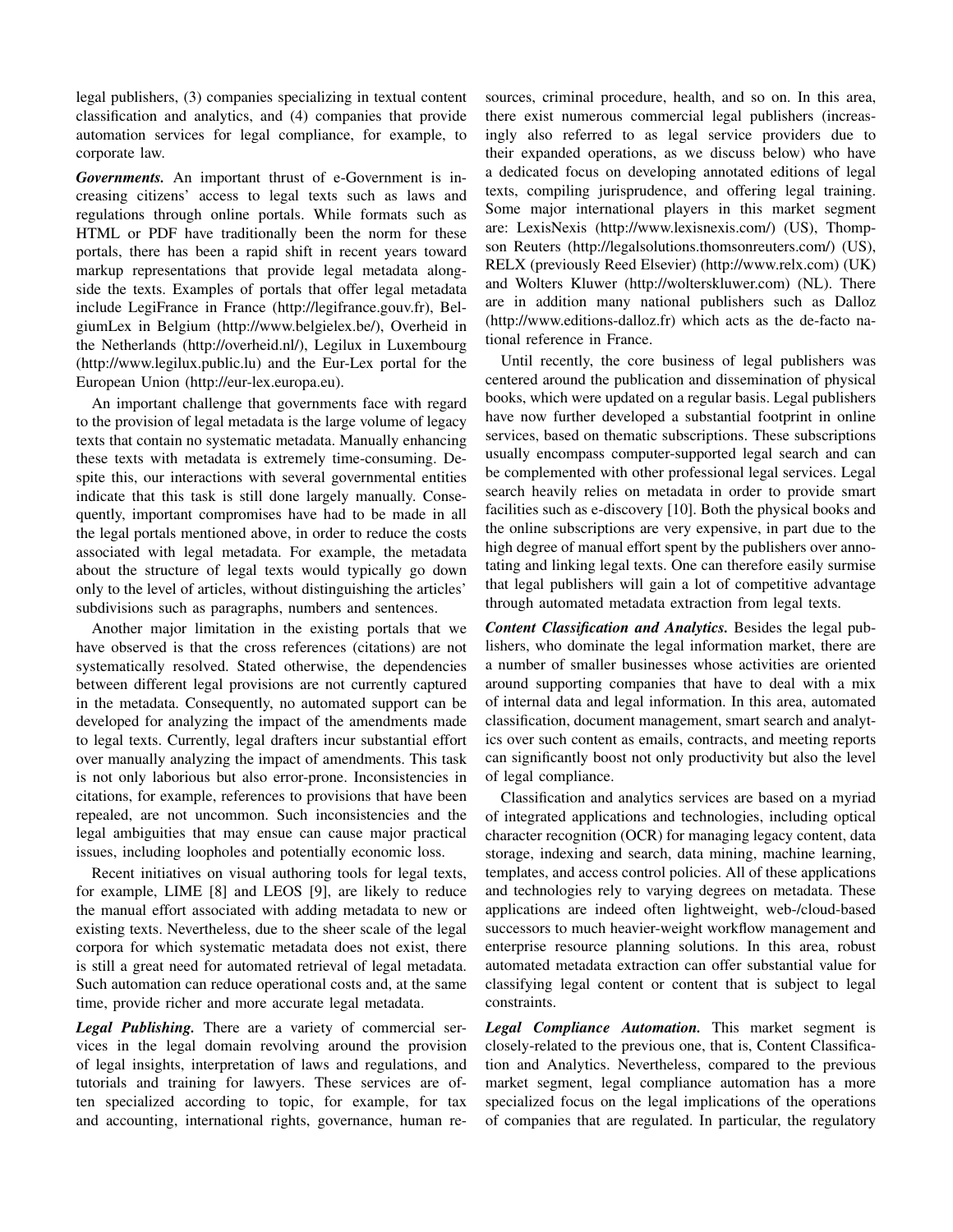requirements and rules that need to be automatically enforced here are not targeted at business efficiency and productivity, but rather at providing compliance evidence and running automated compliance checks. It is important to note that the broad field of legal compliance is already heavily dominated by major auditing firms, notably the "Big Four" (Deloitte, PwC, KPMG and EY). Nevertheless, alongside the auditing firms, a smaller but thriving compliance service market is emerging. This smaller market is targeted at catering to the needs of the following: (1) small companies that are subject to legal constraints, but which do not need the comprehensive (and often expensive) services of major auditing firms, and (2) companies with highly-nuanced compliance needs which cannot be adequately met by the general auditing and advisory services provided by major firms. Success in the legal compliance automation market rests on the ability to provide high-quality (compliance) services at lowered costs. A critical facet of automation in this context is to be able to (semi-)automatically derive executable rules for assessing and estimating compliance. Legal metadata plays an important role here as an intermediate step for building executable compliance rules.

*Market Summary.* The market segments outlined above have different needs with regard to legal metadata. These needs include, among others, supporting legal search and e-discovery, synthesizing legal interpretation and insights, developing automated compliance checking rules, and handling evolving laws and regulations. Most LegalTech applications use legal metadata under the hood. At the same time, little tooling exists at the moment that addresses legal metadata extraction in an explicit manner. From our discussions with various stakeholders, there appears to be a healthy demand for tool support around automated legal metadata extraction.

# III. TOWARD AN INDUSTRIAL LEGAL METADATA EXTRACTION FRAMEWORK

## *A. Desired Qualities of the Framework*

From our preliminary investigation, we have elicited a list of qualities that an industry-strength metadata extraction framework should possess. These qualities are:

*Q1.* Ability to automatically extract accurate metadata *(Effectiveness)*.

*Q2.* Ability to be tailored to the specific nuances of legal texts in different countries and different legal jurisdictions *(Customizability)*.

*Q3.* Ability to handle large legal corpora *(Scalability)*.

*Q4.* Quality of being easily learnable and applicable by the target users (*Usability*), particularly taking into consideration the customization facilities that the framework needs to offer in order to meet Q2 above.

*Q5.* Quality of being integrable *(Integrability)*, particularly into existing solutions that potential customers may have already invested into.

To meet the above qualities, we believe that a legal metadata extraction framework needs to employ a combination of Natural Language Processing (NLP) and conceptual modeling. A wide range of NLP techniques are pertinent, including, lexical analysis, phrase detection, dependency extraction, and natural-language similarity metrics. In our vision, conceptual modeling will enable the precise specification of concepts that are required to guide automation and analysis in a given context. Models can be used, for example, to make explicit the organization of legal texts as well as possible variations in the organization. Furthermore, operational code for metadata extraction can be derived via a variety of automated model-tocode transformation technologies. More specifically, models, via automated transformation, will generate the code that tunes and invokes the appropriate NLP modules for text processing. In this way, a user will be able to conveniently customize the framework for their needs with minimal exposure to software code and sophisticated cascades of NLP modules.

Depending on the application context, the extracted metadata may be used for different purposes, for example, the generation of legal portals or rule-based compliance analysis, as noted earlier.

We next present the core requirements we foresee for an industrial framework aimed at legal metadata extraction.

## *B. General Requirements for the Framework*

We define seven general requirements that we believe are essential for an industrially-successful legal metadata extraction framework.

*R1: Fine-grained segmentation of legal texts.* The framework shall be able to automatically and precisely segment legal texts into their constituent parts, going from high-level divisions, such as books, chapters, all the way down to articles and article subdivisions, such as paragraphs, alineas, and lists. This requirement is a prerequisite for further automated text analysis.

*R2: Advanced cross reference handling.* Substantial work has already been done on the analysis of cross references [1], [4], [11]. The framework shall be able to leverage the extensive academic research already performed and incorporate means for automatically detecting and resolving cross references. This requirement will not only enable navigation within and across legal texts, but also serve as a basis for conducting change impact analysis.

*R3: Semantic metadata extraction.* The framework shall be able to support the extraction of semantic legal metadata. Semantic legal metadata has received a lot of attention in the RELAW community. Some notable semantic legal metadata items include modalities (such as rights, obligations and permissions) [7], [12], [6], [13], [14], conditions, consequence, and intent [15], [4], [11], [16].

With regard to the development of an industrial metadata extraction framework, the importance of semantic metadata originates primarily from the increasing interest in rule-based laws and regulations. Our interactions with governmental entities in Europe indicate that rule-based laws and regulations are already being considered as a mechanism for increasing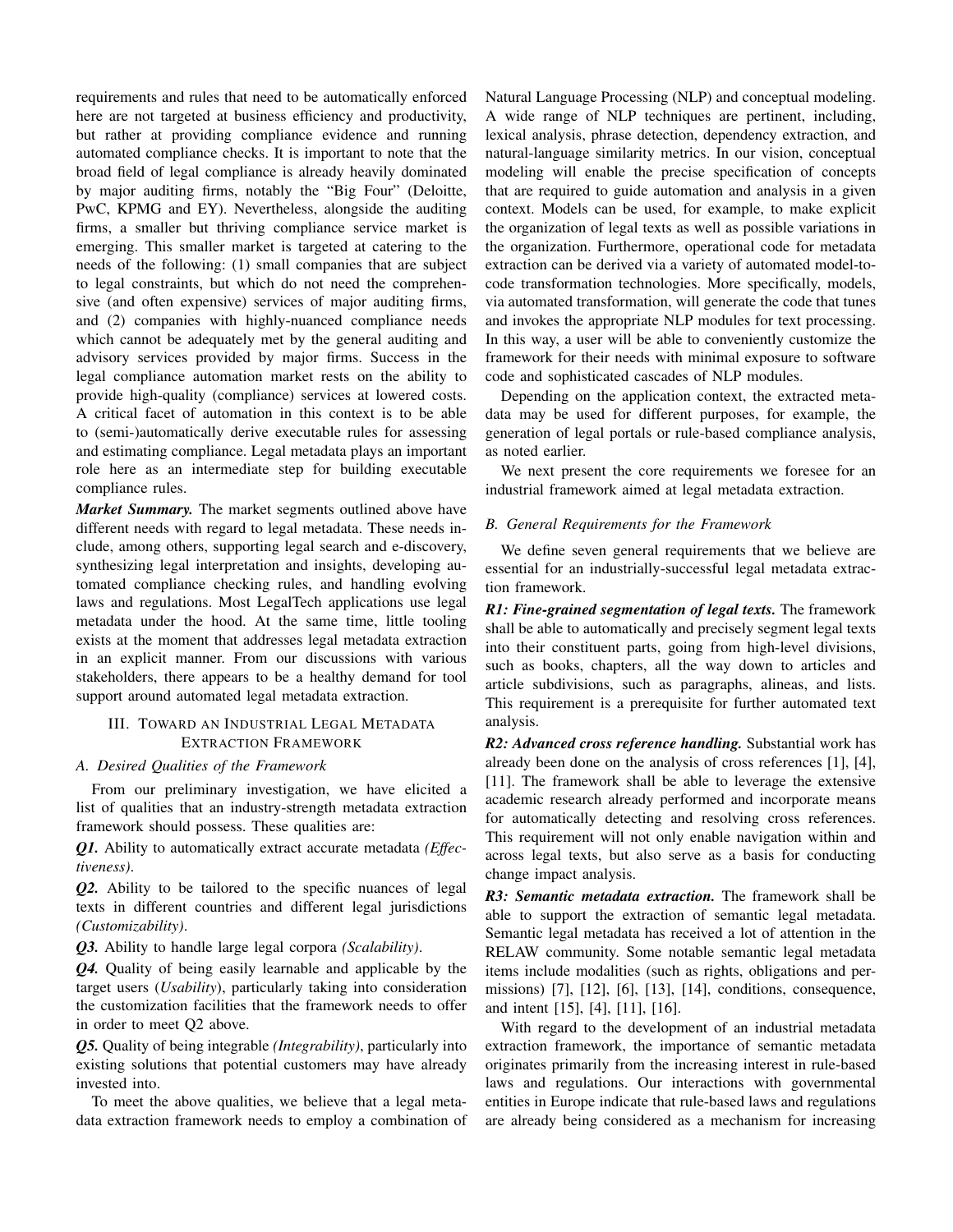TABLE I CONTRIBUTIONS OF REQUIREMENTS TO THE DESIRED QUALITIES

|                                                    | <i>Effectiveness (O1)</i> Customizability (O2) Scalability (O3) Usability (O4) Integrability (O5) |  |  |
|----------------------------------------------------|---------------------------------------------------------------------------------------------------|--|--|
| Fine-grained segmentation of legal texts (R1)      |                                                                                                   |  |  |
| Advanced cross reference handling (R2)             |                                                                                                   |  |  |
| Semantic metadata extraction (R3)                  |                                                                                                   |  |  |
| Metadata editing and visualization (R4)            |                                                                                                   |  |  |
| Customization facilities (R5)                      |                                                                                                   |  |  |
| Versatile NLP engine (R6)                          |                                                                                                   |  |  |
| Standardized markup format for legal metadata (R7) |                                                                                                   |  |  |

transparency, supporting complex legal search, and facilitating the transition from law to compliant IT systems, for example, tax systems in the domain of public administration.

*R4: Metadata editing and visualization.* The framework shall be able to provide editing and visualization facilities for legal metadata. A user interface (UI) represents an important usability / acceptability criterion. The metadata extraction prototype we developed in our previous work [1] employs the annotation editing and visualization UI that is provided by the underlying NLP engine (see F6, below). While practical for software development purposes, this UI is insufficient and also too complex to be used by end-users, noting that the end-users include legal experts who may have little familiarity with software development. Consequently, UI issues need to be investigated more deeply.

*R5: Customization facilities.* The framework shall be applicable to legal texts in different jurisdictions and over different legal/corporate documents. This necessitates that users should be able to customize the framework. Customization can be performed using, for example, a domain-specific language developed via the Eclipse Modeling Framework (EMF, http://www.eclipse.org/modeling/emf/). Such a domainspecific language will enable users to specify in an intuitive way, for example, the structure of legal texts, and the rules and heuristics for detecting semantic metadata items.

*R6: Versatile NLP engine.* The framework shall build on a versatile workbench for performing the NLP tasks. A potential candidate is GATE (http://gate.ac.uk) that we have been using in a variety of research projects in the past several years. A key advantage of GATE is that it brings together a large collection of mature NLP technologies and provides a unified mechanism for integrating them through a generic annotation infrastructure. This characteristic of GATE makes it possible to experiment with several alternative solutions. A second important advantage of GATE is that it has an "embedded" mode, allowing it to be easily integrated into different backend services and workflows.

*R7: Standardized markup format for legal metadata.* Interoperability and seamless metadata exchange are important considerations to take into account. These factors necessitate a harmonized markup schema for encoding the extracted metadata. One should rely on standards and recommendations such as RDF (https://www.w3.org/standards/techs/rdf), RuleML (http://ruleml.org), LegalRuleML [17], or Akoma Ntoso (http://www.akomantoso.org) for metadata representation. The exact choice as to which schema(s) are most appropriate depends on contextual factors. The customization requirement (R5) therefore needs to encompass the tailoring and customization of the output markup language.

In our previous work, we used Akoma Ntoso for representing structural metadata. Akoma Ntoso is an XML markup schema for describing legal resources of various types, for example, laws, regulations and court decisions. In addition, we used an intuitive resource identification mechanism, ELI, for referencing and navigating resources. ELI (European Legislation Identifier, http://eur-lex.europa.eu/eli-register/about.html) is a European Union initiative aimed at providing a unified legal referencing mechanism. In particular, ELI defines a labeling framework based on a customizable template to enable the definition of universal resource names that are independent of the countries and legal jurisdictions to which the texts belong. ELI has been already adopted by several European governments and institutions, including the Government of Luxembourg for their legislative texts.

For semantic metadata, further investigation is required. Generic RDF triples and LegalRuleML are promising candidates for investigation.

# *C. Mapping Between Requirements and Desired Qualities*

In Table I, we show how the different requirements of the framework (R1-R7) contribute to the desired qualities (Q1-Q5) discussed earlier.

R1 through R4 constitute the core functions, collectively satisfying the framework's effectiveness quality (Q1).

R4 further contributes to usability (Q4) by providing a UI for metadata editing and manipulation.

Customization facilities (R5) are critical not only for satisfying customizability (Q2) but also Q3 through Q5. Without models, adjusting the code to meet the structural characteristics of large collections of complex legal texts would not be scalable from a development effort standpoint. Models are also key to ensuring usability (Q4), due to the abstraction it provides in expressing the characteristics of legal texts from various countries and jurisdictions. Finally, models are important for integrability (Q5). More specifically, model